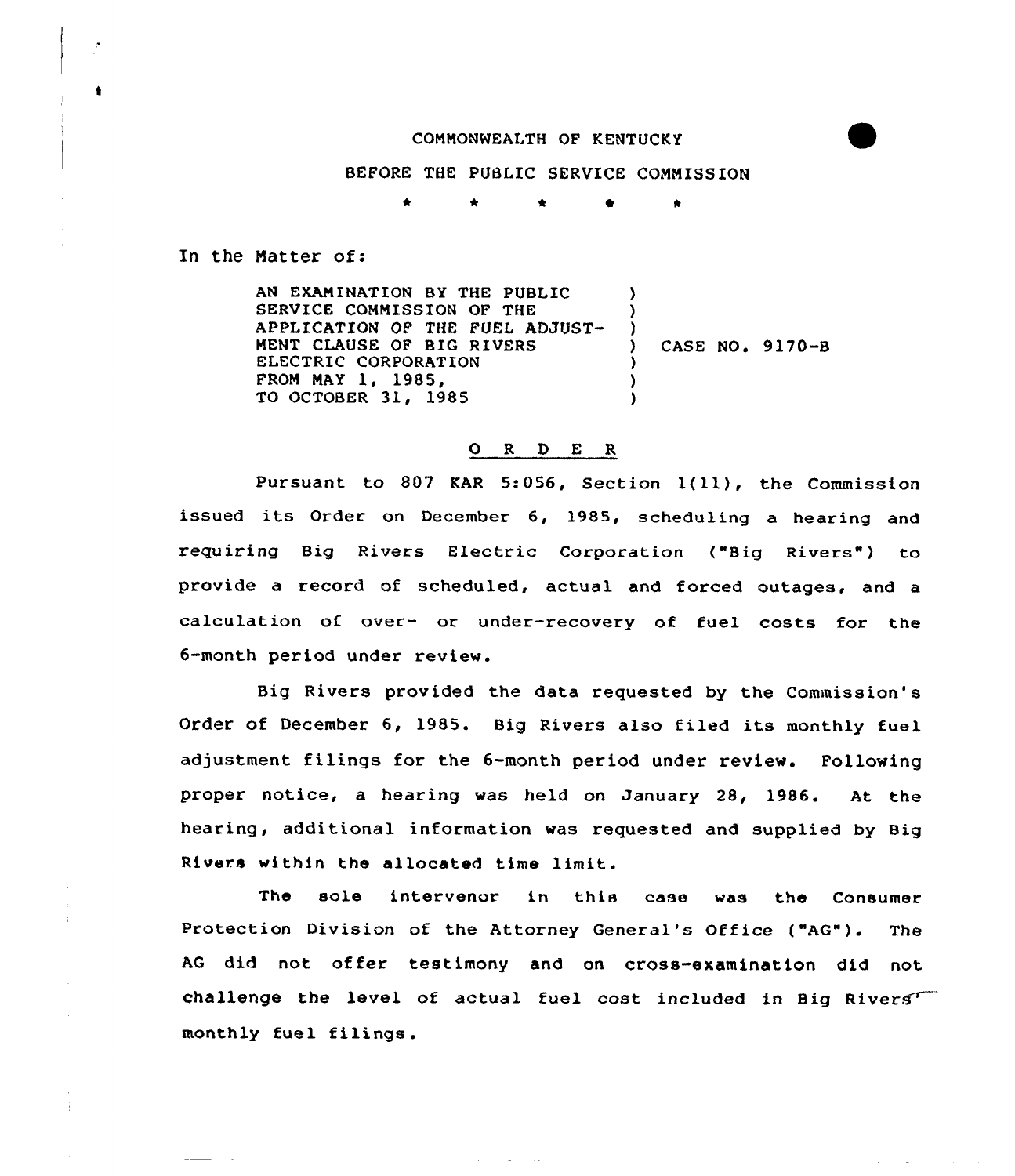In its Order issued on May 8, 1985, the Commission fixed Big Rivers' base fuel cost at 14.60 mills per KWH. The Commission's review of Big Rivers' monthly fuel clause filings shows that the actual fuel cost incurred for the 6-month period under review ranged from a low of 14.09 mills in August 1985 to a high of 15.1 mills in May 1985 with a  $6$ -month average of 14.62 mills. The Commission's review of the record in this case, the coal market conditions during this period and the data filed in suppart of the fuel adjustment clause rates indicate that the actual fuel costs included in the monthly fuel adjustment clause filing were reasonable.

The Commission has noted, with pleasure, the efforts of Big Rivers to renegotiate 3 coal contracts to substantially lower prices, thus creating savings to ratepayers over the next several years.

Commission, having considered the evidence of record and being advised, is af the opinion and finds that:

L. Big Rivers has complied in all material respects with the provisions of 807 KAR 5:056.

IT IS THEREFORE ORDERED that the charges and credits billed by Big Rivers through the fuel adjustment clause for the period May 1, 1985, through October 31, 1985, be and they hereby are approved.

 $-2-$